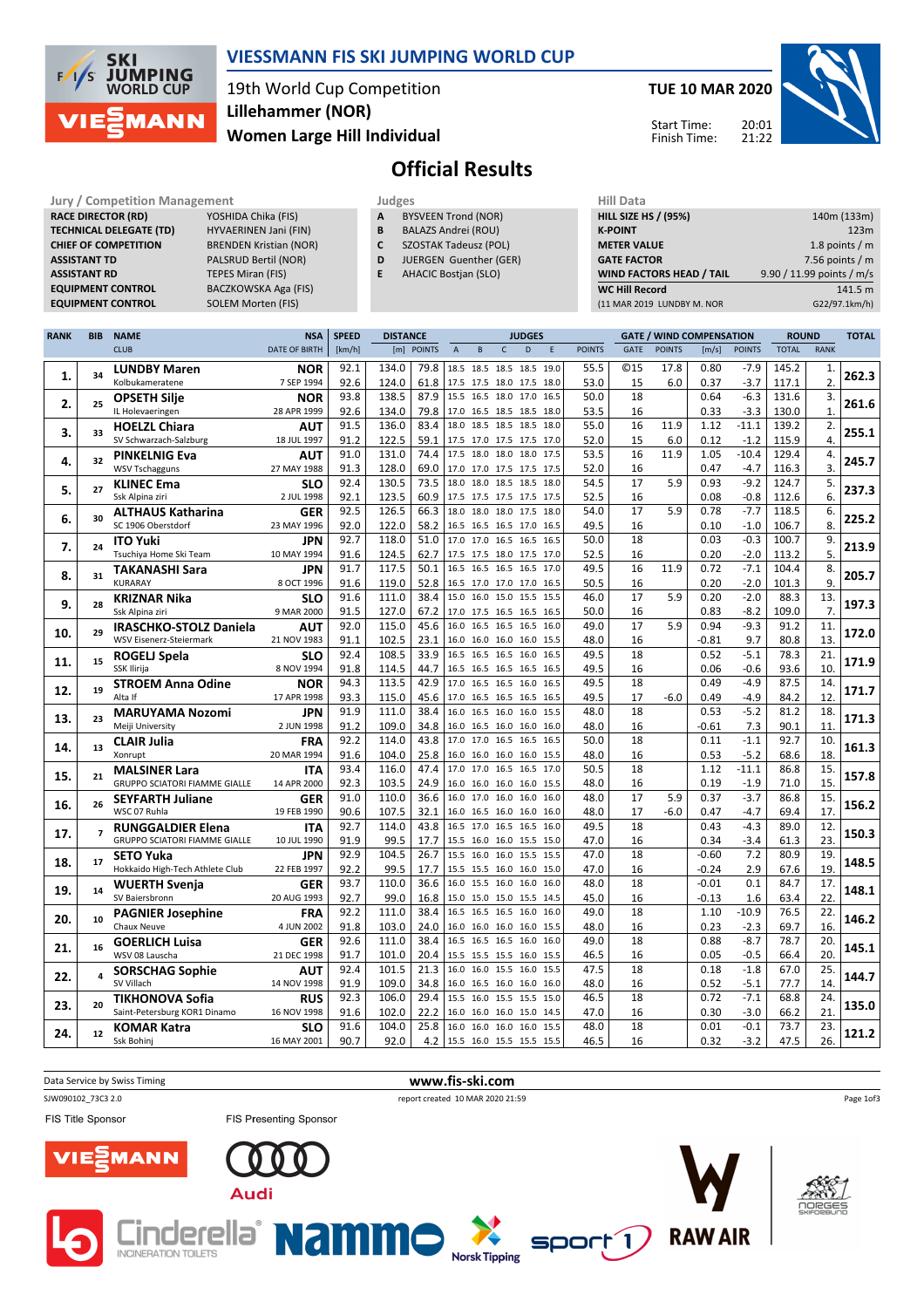

## **VIESSMANN FIS SKI JUMPING WORLD CUP**

19th World Cup Competition **Women Large Hill Individual Lillehammer (NOR)**

**TUE 10 MAR 2020**

Start Time: Finish Time:



## **Official Results**

| <b>RANK</b> | <b>BIB</b> | <b>NAME</b>                         | <b>NSA</b>           | <b>SPEED</b> | <b>DISTANCE</b> | <b>JUDGES</b> |  |   |  |   |                                      | <b>GATE / WIND COMPENSATION</b> |             |               | <b>ROUND</b> |               | <b>TOTAL</b> |             |       |
|-------------|------------|-------------------------------------|----------------------|--------------|-----------------|---------------|--|---|--|---|--------------------------------------|---------------------------------|-------------|---------------|--------------|---------------|--------------|-------------|-------|
|             |            | <b>CLUB</b>                         | <b>DATE OF BIRTH</b> | [km/h]       |                 | [m] POINTS    |  | B |  | D | F                                    | <b>POINTS</b>                   | <b>GATE</b> | <b>POINTS</b> | [m/s]        | <b>POINTS</b> | <b>TOTAL</b> | <b>RANK</b> |       |
| 25.         |            | <b>HARALAMBIE Daniela</b>           | <b>ROU</b>           | 92.3         | 102.0           | 22.2          |  |   |  |   | 16.0 16.0 16.0 15.0 15.5             | 47.5                            | 18          |               | 0.36         | $-3.6$        | 66.1         | 26.         | 121.0 |
|             |            | CS Dinamo Bucuresti-Centrul Sportiv | 14 AUG 1997          | 91.4         | 100.0           | 18.6          |  |   |  |   | $15.5$ 16.0 16.0 15.5 15.5           | 47.0                            | 16          |               | 1.08         | $-10.7$       | 54.9         | 24.         |       |
| 26.         |            | <b>KABLUKOVA Ksenia</b>             | <b>RUS</b>           | 92.9         | 99.0            | 16.8          |  |   |  |   | 16.0 15.5 15.5 15.5 15.5             | 46.5                            | 18          |               | 0.30         | $-3.0$        | 60.3         | 28.         | 109.4 |
|             |            | Sdushor Start                       | 16 JUN 1998          | 91.9         | 92.5            | 5.1           |  |   |  |   | 15.0 15.0 15.5 15.0 15.0             | 45.0                            | 16          |               | 0.10         | $-1.0$        | 49.1         | 25.         |       |
| 27.         |            | <b>AVOCAT GROS Oceane</b>           | <b>FRA</b>           | 92.3         | 96.0            | 11.4          |  |   |  |   | 15.5 15.5 15.5 15.5 15.5             | 46.5                            | 18          |               | $-0.33$      | 4.0           | 61.9         | 27.         | 106.0 |
|             |            | Annemasse ASPTT                     | 23 APR 1997          | 91.6         | 93.5            | 6.9           |  |   |  |   | 16.0 15.0 15.5 15.5 15.0             | 46.0                            | 16          |               | 0.89         | $-8.8$        | 44.1         | 27.         |       |
| 28.         |            | <b>SEIFRIEDSBERGER Jacqueline</b>   | <b>AUT</b>           | 93.4         | 134.0           | 79.8          |  |   |  |   | 10.5 11.0 13.5 11.5 11.0             | 33.5                            | 18          |               | 0.76         | $-7.5$        | 105.8        |             | 105.8 |
|             |            | SC Waldzell-Oberoesterreich         | 20 JAN 1991          |              | DNS             |               |  |   |  |   |                                      |                                 |             |               |              |               |              |             |       |
| 29.         |            | <b>BRECL Jerneia</b>                | <b>SLO</b>           | 91.8         | 90.0            | 0.6           |  |   |  |   | $15.0$ 15.0 15.0 15.0 14.5           | 45.0                            | 18          |               | $-1.05$      | 12.6          | 58.2         | 29.         | 90.4  |
|             |            | SSK Mislinja                        | 9 AUG 2001           | 90.4         | 84.0            | $-10.2$       |  |   |  |   | 14.0 13.5 13.5 14.0 13.5             | 41.0                            | 16          |               | $-0.12$      | 1.4           | 32.2         | 28.         |       |
| 30.         |            | <b>NORSTEDT Astrid</b>              | <b>SWE</b>           | 91.1         | 93.0            | 6.0           |  |   |  |   | 15.0 14.5 14.0 14.5 14.0             | 43.0                            | 18          |               | $-0.36$      | 4.3           | 53.3         | 30.         | 81.1  |
|             |            | If Friska Vilior                    | 19 JUN 2001          | 90.6         | 87.5            | $-3.9$        |  |   |  |   | $ 14.0 \t14.5 \t15.0 \t13.5 \t13.5 $ | 42.0                            | 16          |               | 1.04         | $-10.3$       | 27.8         | 29.         |       |

|     |                                              |                           |      |  | not qualified for final round       |  |      |    |      |         |      |            |             |
|-----|----------------------------------------------|---------------------------|------|--|-------------------------------------|--|------|----|------|---------|------|------------|-------------|
| 31. | <b>PARK Guylim</b><br>Alpensia Resort        | <b>KOR</b><br>27 FEB 1999 | 92.2 |  | 79.5 -18.3 14.5 14.5 14.0 15.0 14.5 |  | 43.5 | 18 | 1.36 | $-13.5$ | 11.Z | 21<br>. ۲. | <b>11.7</b> |
| 32. | <b>KYKKAENEN Julia</b><br>KL SkiJumping Team | FIN<br>17 APR 1994        | 92.0 |  | 72.0 -31.8 13.0 13.5 13.5 13.0 13.0 |  | 39.5 | 18 | 0.25 | $-2.5$  | ے.د  | 32.        | 5.2         |

#### **Disqualified**

18 AVVAKUMOVA Irina RUS SCE 3

### **Did Not Start**

**1** 5 VOROS Virag HUN

SCE 3 : BOOTS